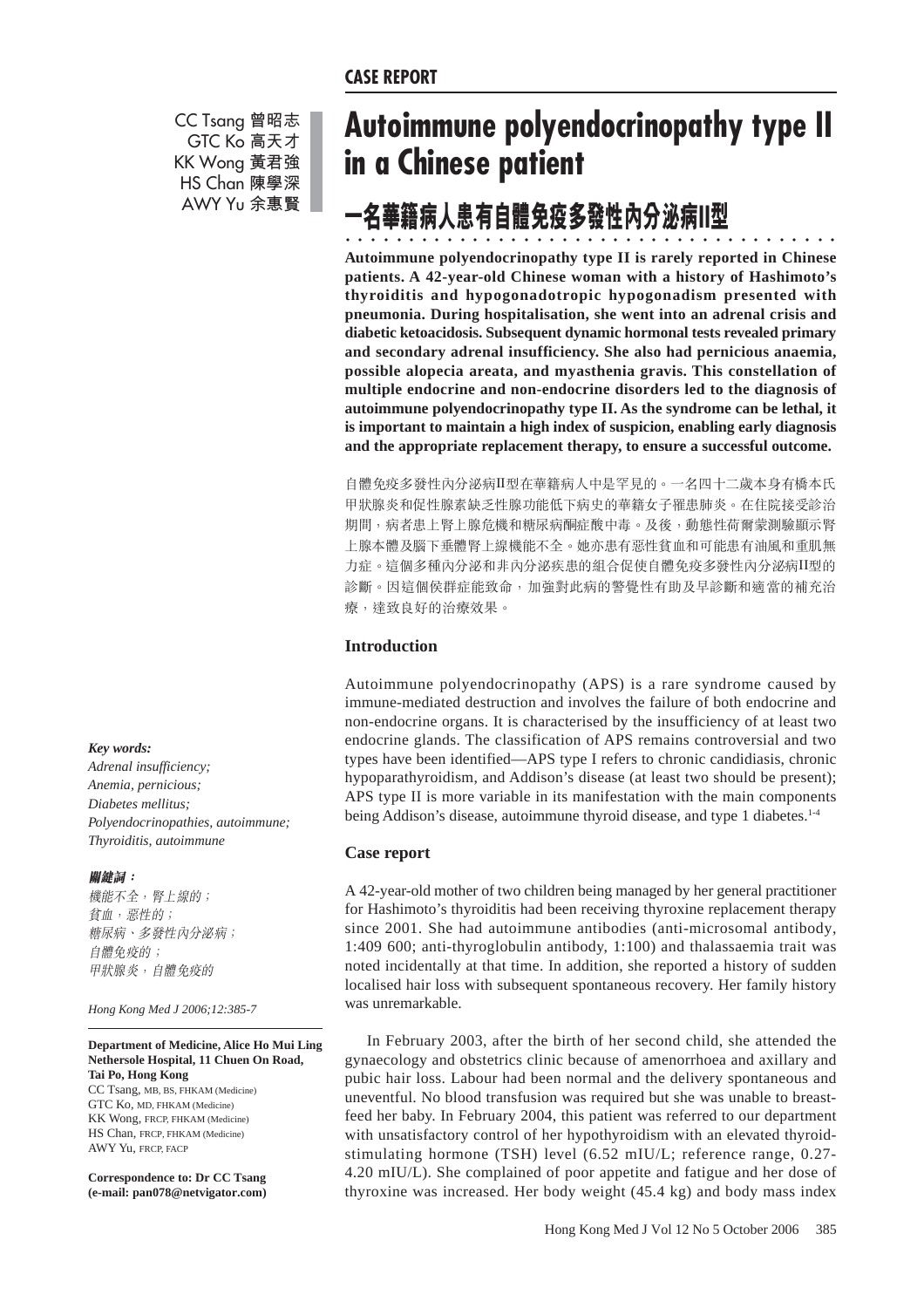## **Table. Dynamic test results**

| Test*                        | Time (minutes) |                          |      |                          |                          |     |     |                          |                          |
|------------------------------|----------------|--------------------------|------|--------------------------|--------------------------|-----|-----|--------------------------|--------------------------|
|                              | $\mathbf 0$    | 30                       | 60   | 90                       | 120                      | 150 | 210 | 240                      | 300                      |
| Long synacthen test          |                |                          |      |                          |                          |     |     |                          |                          |
| Cortisol (nmol/L)            | < 8.0          | 31.1                     | 31.2 |                          | ۰                        | ۰   | ۰.  | 42.3                     | 44.4                     |
| ACTH (pmol/L)                | < 2.2          | $\overline{\phantom{a}}$ | ۰    |                          | ۰                        | ۰   |     | $\overline{\phantom{a}}$ | $\overline{\phantom{a}}$ |
| Glucagon stimulation test    |                |                          |      |                          |                          |     |     |                          |                          |
| Cortisol (nmol/L)            | 13             | 10                       | 10   | 10                       | 9                        | 9   | 13  | $\overline{\phantom{a}}$ | $\overline{\phantom{a}}$ |
| <b>LHRH</b> stimulation test |                |                          |      |                          |                          |     |     |                          |                          |
| FSH (IU/L)                   | 6.0            | 8.9                      | 10.8 |                          | $\overline{\phantom{a}}$ | ۰   |     |                          | $\overline{\phantom{a}}$ |
| LH (IU/L)                    | 0.9            | 5.9                      | 7.6  | ۰.                       | $\overline{\phantom{a}}$ | . . |     | $\sim$                   | $\overline{\phantom{a}}$ |
| <b>TRH</b> stimulation test  |                |                          |      |                          |                          |     |     |                          |                          |
| TSH (mIU/L)                  | 1.09           | 6.39                     | 6.03 | $\overline{\phantom{a}}$ | 3.94                     | ۰   | ۰   | $\overline{\phantom{a}}$ | $\overline{\phantom{a}}$ |

\* ACTH denotes adrenocorticotropic hormone, LHRH luteinising-hormone-releasing hormone, FSH follicle-stimulating hormone, LH luteinising hormone, TRH thyrotropin-releasing hormone, and TSH thyrotropin-stimulating hormone

 $(BMI)$  [19.1 kg/m<sup>2</sup>] remained unchanged but hypogonadotropic hypogonadism (oestradiol, 85 pmol/L; follicle-stimulating hormone, 6.8 IU/L; luteinising hormone, 2.7 IU/L; prolactin, 16 mIU/L) was diagnosed and hormone replacement therapy was commenced in April 2004.

Two months later, she was admitted to hospital with pneumonia. Clinically, she was thin (body weight, 35 kg; BMI, 14.7 kg/m<sup>2</sup>) and had pale skin. Haemostix for glucose was 5.2 mmol/L and blood tests revealed hyponatraemia (sodium 124 mmol/L, serum osmolality 261 mOsm/kg; spot urine sodium 60 mmol/L, osmolality 268 mOsm/kg). Her potassium level, renal function, and calcium level were normal. Hypochromic microcytic anaemia was noted with a haemoglobin level of 81 g/L. The TSH level was checked to monitor her thyroid status. Serial blood sampling revealed development of mild pancytopenia (white cell count,  $3.8 \times 10^9$  /L; platelet count,  $121 \times 10^9$  /L). Serum vitamin B12 and folate levels were also measured.

As the patient had low blood pressure (systolic blood pressure, 90-102 mm Hg), a short synacthen stimulation test (250 µg) was performed to exclude hypoadrenalism. The test revealed adrenal insufficiency (plasma cortisol, 16-51 nmol/L after 30 mins) and hydrocortisone 10 mg twice a day was commenced as hormonal replacement. Her TSH levels were normal (0.76 mIU/L). While in hospital, the patient developed nausea, vomiting, and increased malaise. Repeated blood tests demonstrated hyperkalaemia and impaired renal function (sodium, 132 mmol/L; potassium, 5.7 mmol/L; urea, 13.2 mmol/L; creatinine, 129  $\mu$ mol/L). A differential diagnosis of adrenal crisis was made and she was prescribed high-dose hydrocortisone. Dextrose insulin (250 mL D10 plus 6 unit actrapid) was administrated to lower the potassium. After 1 hour, the haemostix for glucose level was noted to be high. Plasma glucose was 37.8 mmol/L; blood gases revealed a metabolic acidosis (pH 7.07, PCO<sub>2</sub> 2.10 kPa, PO<sub>2</sub> 16.0 kPa, HCO<sub>3</sub> <6.0 mmol/L, BE -23.7 mmol/L) and urine stix for ketones showed 3+. The results were compatible with diabetic ketoacidosis. Intravenous fluid replacement and an insulin pump were commenced. Hydrocortisone was increased to a stress dose (100 mg 8-hourly intravenously).

Her vitamin B12 level was subsequently shown to be low (89 pmol/L; reference range, 179-660 pmol/L). Both anti-parietal cell and anti-intrinsic factor antibodies were positive. Intramuscular vitamin B12 injection was prescribed and the patient's condition improved substantially. Clinically she also had mild bilateral ptosis, but no other symptoms and signs that might suggest myasthenia gravis. Her anti-acetylcholine receptor antibody level was elevated (0.61 ODU). Tests for anti-adrenal antibodies and anti-islet cell antibodies were negative. The patient was discharged from hospital on protaphane, hydrocortisone, thyroxine, and vitamin B12.

She later underwent investigations for adrenal insufficiency: morning adrenocorticotropic hormone (ACTH) and cortisol, long synacthen test (5 hours) and dynamic pituitary function tests (Table) were performed. A suppressed morning cortisol (<8.0 nmol/L) and ACTH (<2.2 pmol/L) were suggestive of secondary adrenal insufficiency and a flat response in the long synacthen test was possibly due to concomitant primary adrenal insufficiency. Dynamic pituitary function tests revealed subnormal cortisol and gonadotrophin axes but a normal thyroid axis. Magnetic resonance imaging of the pituitary in August 2004 was normal.

## **Discussion**

Autoimmune polyendocrinopathy type II is a rare disorder: its prevalence in western populations has been reported as 1.5 to  $4.5/100$  000.<sup>5</sup> This may be an underestimation if subclinical forms are taken into account. The age of onset is between 20 and 40 years, and females are over 3 times more likely to be affected than males. The main component diseases of APS type II are Addison's disease, autoimmune thyroid disease, and type 1 diabetes mellitus. Minor components include hypergonadotropic hypogonadism, alopecia areata, vitiligo, and pernicious anaemia. The time interval between manifestation of the first and second autoimmune disorder varies considerably, and may be longer than 10 years.<sup>6</sup> The prevalence of the component